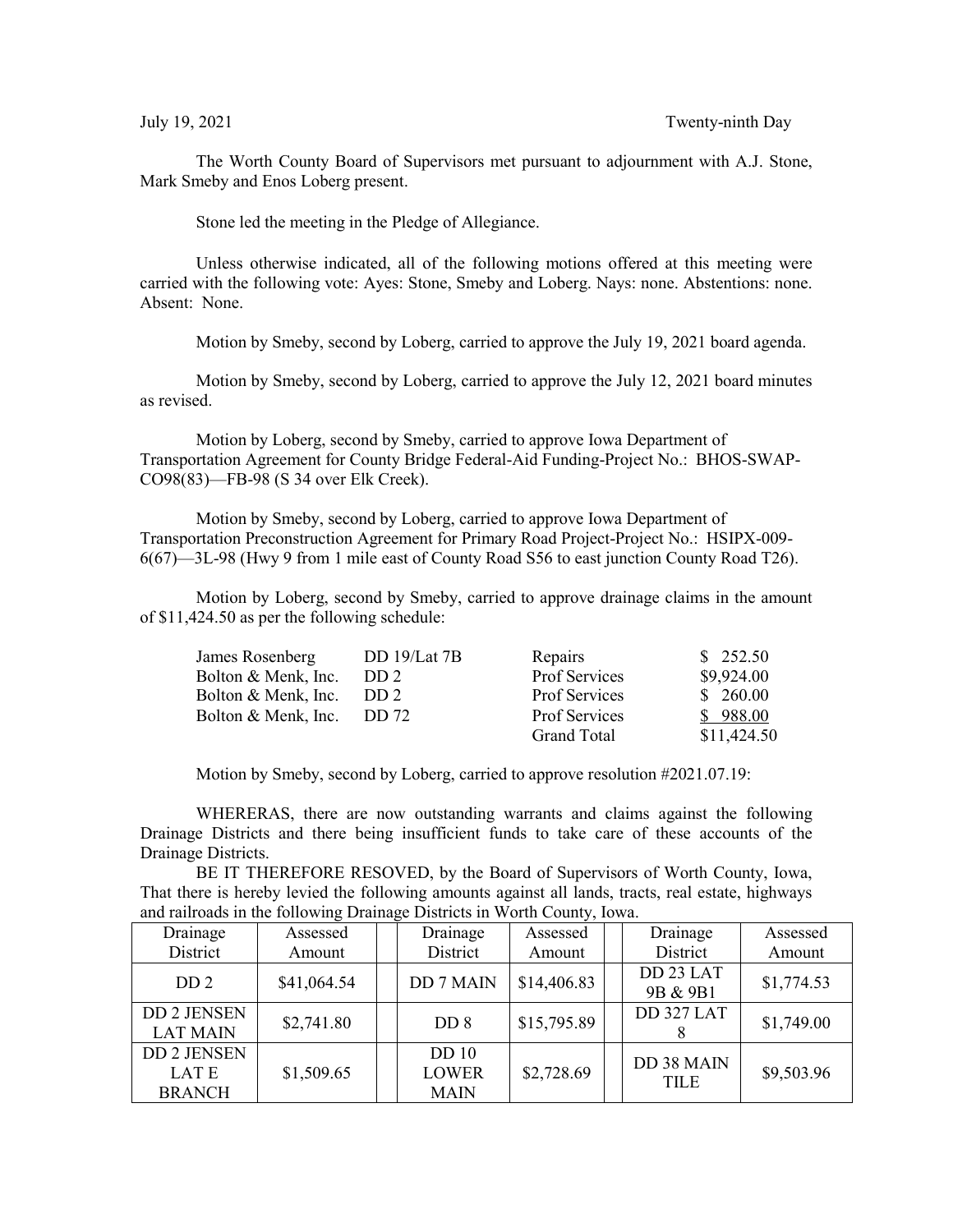| DD <sub>2</sub> LAT <sub>1</sub><br><b>MAIN</b>        | \$1,457.27  | DD <sub>10</sub><br><b>UPPER</b><br><b>MAIN</b>  | \$1,656.11  | <b>DD</b> 44            | \$2,538.03 |
|--------------------------------------------------------|-------------|--------------------------------------------------|-------------|-------------------------|------------|
| DD 2 LAT 1A<br><b>SYSTEM</b>                           | \$1,670.88  | DD 15                                            | \$2,318.68  | DD 46 MAIN              | \$5,293.34 |
| DD 2 LAT 1B<br><b>SYSTEM</b>                           | \$50,030.89 | DD 17                                            | \$1,983.70  | <b>DD48</b>             | \$1,886.03 |
| DD 2 LAT A<br>& A1 TILE                                | \$7,432.13  | DD 17 LAT<br>2                                   | \$7,512.26  | DD 54                   | \$2,878.03 |
| <b>DD 2 LOWER</b><br><b>LAT H OPEN</b><br><b>DITCH</b> | \$6,286.76  | <b>DD</b> 17<br>LAT <sub>2D</sub>                | \$1,103.28  | DD 64 MAIN<br>2 (NORTH) | \$2,870.13 |
| <b>DD 2 UPPER</b><br><b>LAT H TILE</b>                 | \$1,515.42  | DD 19<br><b>MAIN</b>                             | \$1,906.19  | DD 64 MAIN<br>2 (SOUTH) | \$2,616.44 |
| DD 3 LAT 3<br>(UPPER)<br>DITCH)                        | \$3,326.30  | DD 21 W                                          | \$25,329.35 | <b>DD72</b>             | \$923.23   |
| DD 3 LAT 3A                                            | \$1,199.23  | <b>DD 22</b><br><b>MAIN OPEN</b><br><b>DITCH</b> | \$5,156.60  |                         |            |
| DD 3 LAT 8                                             | \$6,280.37  | DD 22 LAT<br>4                                   | \$1,846.25  |                         |            |
| DD 6 LAT 9                                             | \$1,441.80  | DD 23<br><b>MAIN</b>                             | \$28,244.21 |                         |            |

BE IT THEREFORE RESOLVED, that the said assessments be so levied and when so extended in accordance with original apportionment and classification shall be collected with the taxes payable in the year 2021.

BE IT THEREFORE RESOLVED that a payment option is allowed for landowners who have a parcel amount due in excess of \$500. Said payment plan can be discussed by contacting the Worth County Auditor within 30 days of receipt of tax statement.

Aaron Stone, Chairperson ATTEST: Jacki A. Backhaus, Auditor

Motion by Smeby, second by Loberg, carried to contact B & W Control Specialists to spray in DD #2 where the trees were removed and volunteer trees have already started to grow.

Motion by Smeby, second by Loberg, carried to approve claims in the amount of \$263,557.91 as per the following schedule:

| Aramark                          | Supplies-Eng | 241.78       |
|----------------------------------|--------------|--------------|
| At&T Mobility                    | Service-Ema  | 71.00        |
| <b>Bmc Aggregates Llc</b>        | Rock-Eng     | 168, 147. 73 |
| Brian M Kuchay, Md               | Ems Contract | 100.00       |
| <b>Bristol Lutheran Cemetery</b> | Service-Vaf  | 60.00        |
| Central Ia Detention             | Service-Juj  | 1,362.00     |
| Central Square Technologies, Llc | Service-911  | 31,452.70    |
| Centurylink                      | Service-911  | 249.43       |
| Culligan Of Mason City           | Service-Trs  | 178.98       |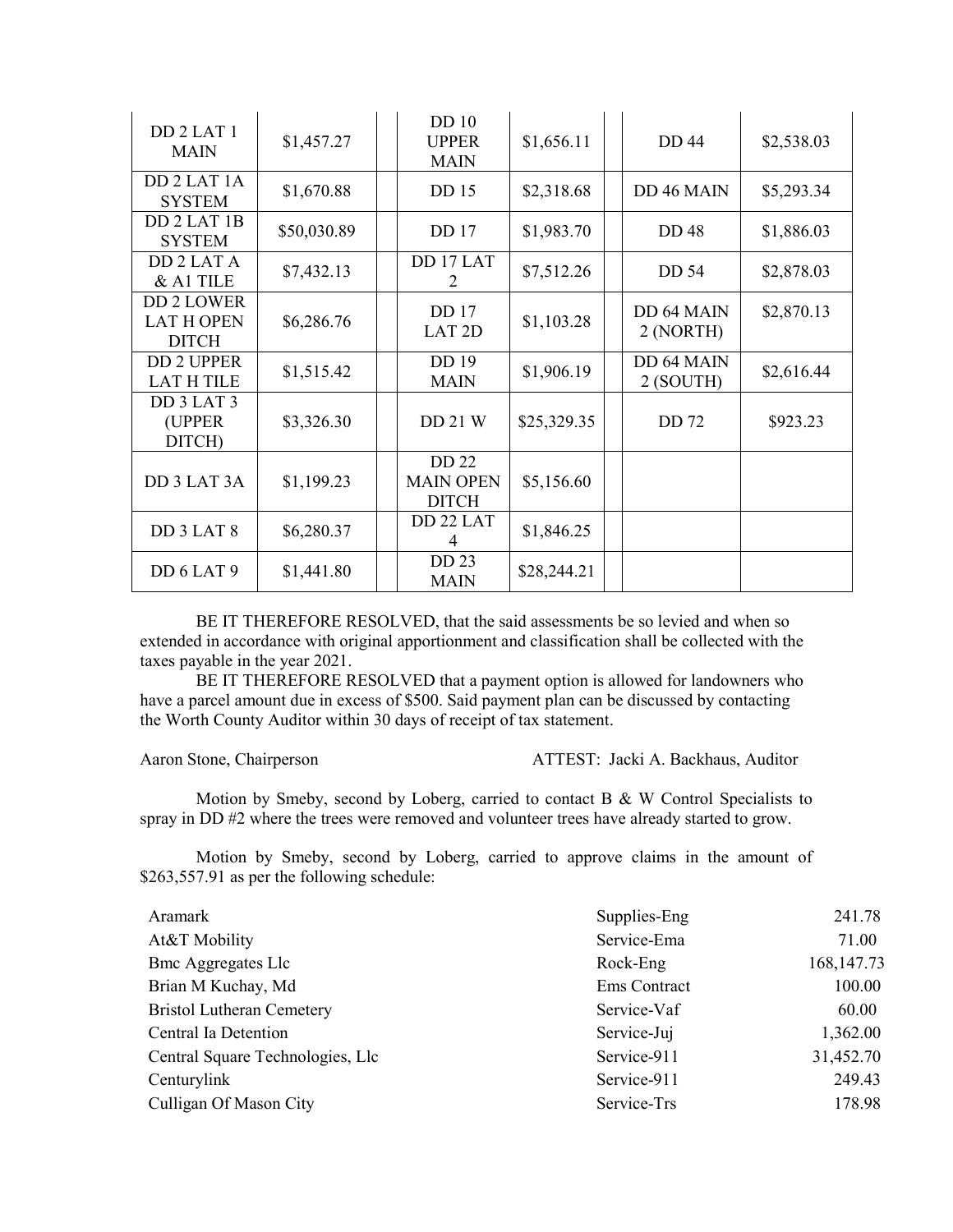| Dallas County Conservation Foundation            | Edu-Con            | 400.00     |
|--------------------------------------------------|--------------------|------------|
| Dave Syverson Inc                                | Parts-Eng          | 177.20     |
| <b>Electronic Engineering</b>                    | Service-Dap        | 4,737.00   |
| Elk Creek Lutheran Cemetery                      | Service-Vaf        | 438.00     |
| Fallgatter's Market Inc                          | Supplies-Shf       | 630.10     |
| <b>Heartland Power Coop</b>                      | Service-Wwt        | 3,105.36   |
| Ia Dept Of Natural Resources                     | Service-San        | 50.00      |
| Ia Division Of Labor Service                     | Service-Gsr        | 80.00      |
| Iowa Land Title Association                      | Edu-Aud            | 330.00     |
| Ip Pathways                                      | Service-Dap        | 758.00     |
| Isac                                             | Dues-Sup           | 375.00     |
| Jessica Reyerson                                 | Reimb-Phd          | 50.00      |
| Joe's Collision & Performance Inc                | Service-Shf        | 69.87      |
| Kelly Hardware                                   | Supplies-Sdp       | 36.99      |
| Keltek Inc                                       | Service-Dap        | 3,510.00   |
| Knudtson Automotive Service                      | Service-Shf        | 46.70      |
| Lake Mills Motor Sports Inc                      | Service-Eng        | 484.24     |
| Larsen Plumbing & Heating Inc                    | Service-Gsr        | 426.37     |
| Mercyone North Iowa Occupational Health          | Service-Phd        | 203.00     |
| Metal Culverts Inc                               | Supplies-Eng       | 8,804.60   |
| Napa Auto Parts                                  | Supplies-Eng       | 98.44      |
| Nassco Inc.                                      | Supplies-Gsr       | 367.31     |
| Niacc                                            | Edu-Phd            | 99.00      |
| Niacog                                           | Service-Tra        | 15,291.99  |
| North Iowa Long Term Disaster Recovery Committee | Service-Ema        | 100.00     |
| Northland Securities Inc                         | Service-Ndp        | 1,750.00   |
| Northwood Anchor Inc                             | Service-Ema        | 264.00     |
| Nsb Bank                                         | Service-Trs        | 29.85      |
| Pinnacle Quality Insight                         | Service-Phd        | 154.50     |
| Plunkett's Pest Control Inc                      | Service-Ema        | 171.60     |
| Printing Services Inc                            | Supplies-Sdp       | 17.99      |
| Reinhart Food Service Llc                        | Supplies-Shf       | 103.79     |
| <b>Schneider Corporation</b>                     | Service-Dap        | 12,972.00  |
| Shell Rock Cemetery Assn                         | Service-Vaf        | 438.00     |
| Sirchie Acquisition Company Llc                  | Supplies-Shf       | 31.90      |
| State Hygienic Laboratory                        | Service-San        | 259.00     |
| <b>Thomas Reid</b>                               | Reimb-Vaf          | 458.80     |
| Thrifty White Pharmacy                           | Supplies-Shf       | 3.99       |
| <b>Trading Post</b>                              | Supplies-Con       | 45.00      |
| Verizon Wireless                                 | Service-Ema        | 40.03      |
| Waste Management Of Iowa Inc                     | Service-Sdp        | 4,200.00   |
| Winnebago Coop Telephone Assn                    | Service-Sdp        | 84.67      |
|                                                  | <b>Grand Total</b> | 263,557.91 |